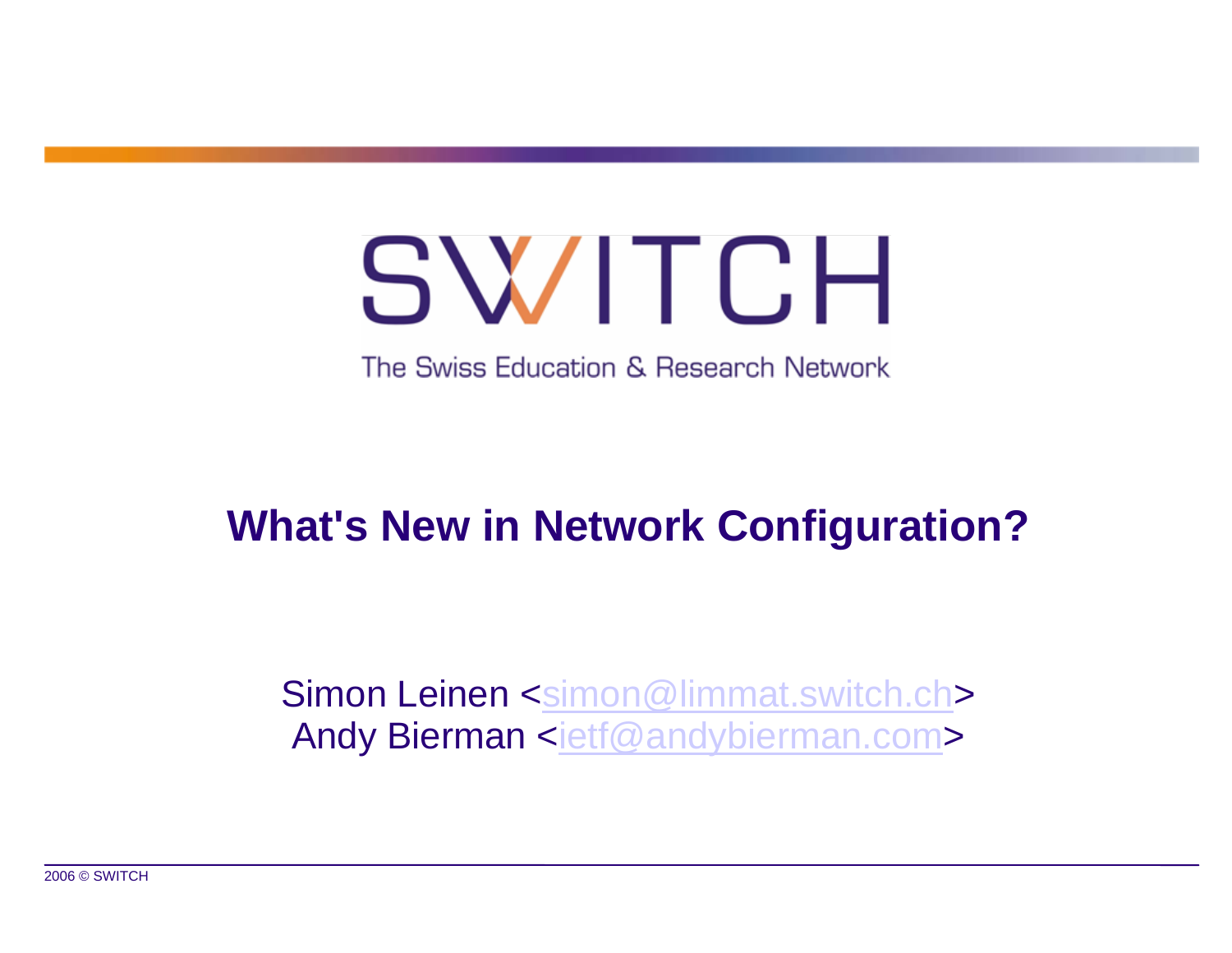# **NETCONF History**



- 2002 IAB Network Management Workshop (see RFC 3535)
	- **Hart Committee Committee** - SNMP used for monitoring, but not configuration
	- $\mathcal{L}_{\mathcal{A}}$ – SNMP MIBs lag (years) behind feature implementation
	- $\mathcal{L}_{\mathcal{A}}$ – SNMP doesn't distinguish config from non-config data
	- $\mathcal{L}_{\mathcal{A}}$ – Operators use (proprietary) CLI for many tasks
	- $\mathcal{L}_{\mathcal{A}}$  $-$  In particular those involving configuration(s)
	- $\mathcal{L}_{\mathcal{A}}$ Problems with unstable and hard-to-parse CLI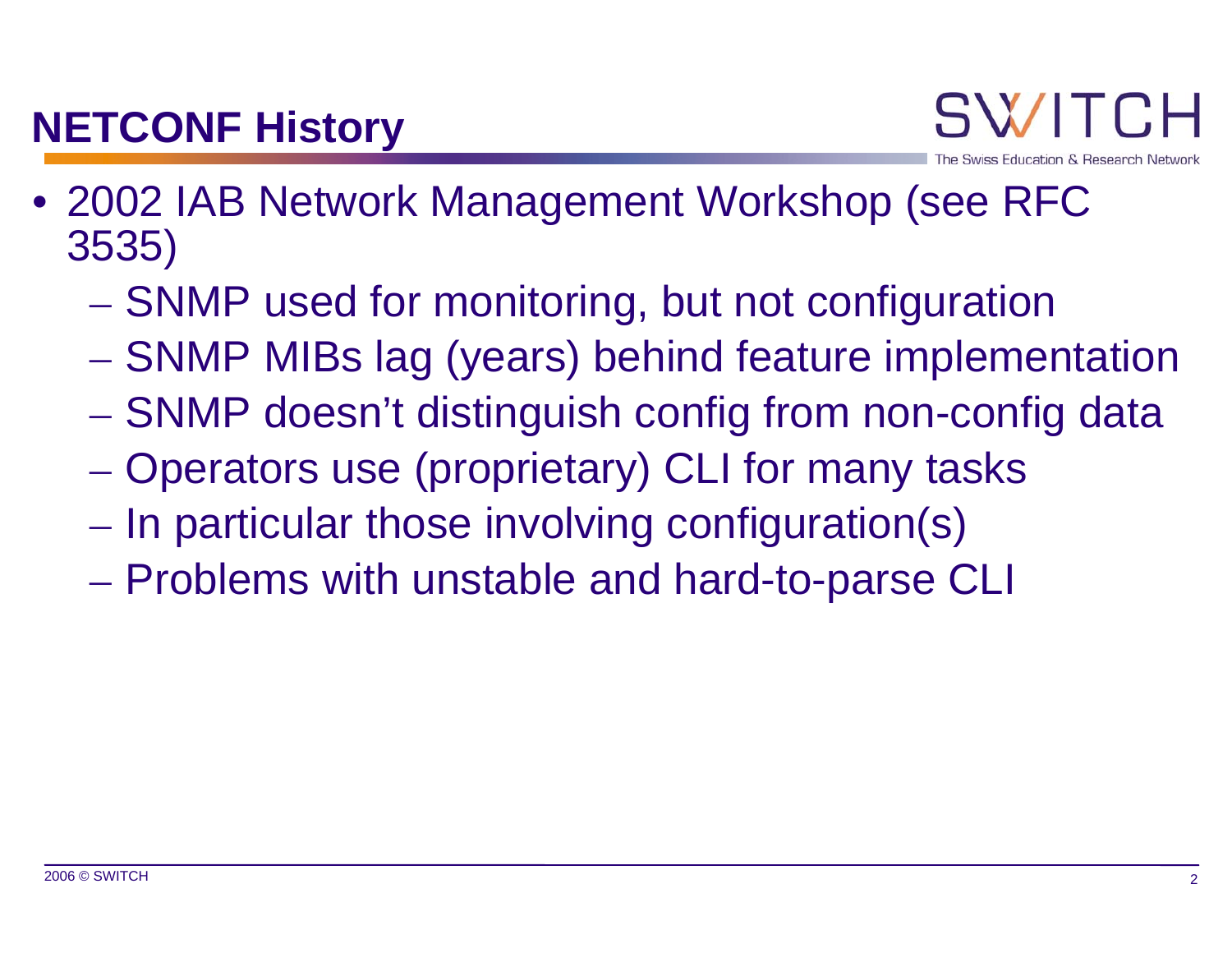#### **IETF NETCONF WG**

**SWITCH** Swiss Education & Research Network

- Chartered May 2003
	- based on "XMLCONF" proposal and Juniper's XML-based "Junoscript"
- Charter: Standardize XML-based protocol for network configuration
- Web page: <http://www.ops.ietf.org/netconf/>
- Chairs: Andy Bierman, Simon Leinen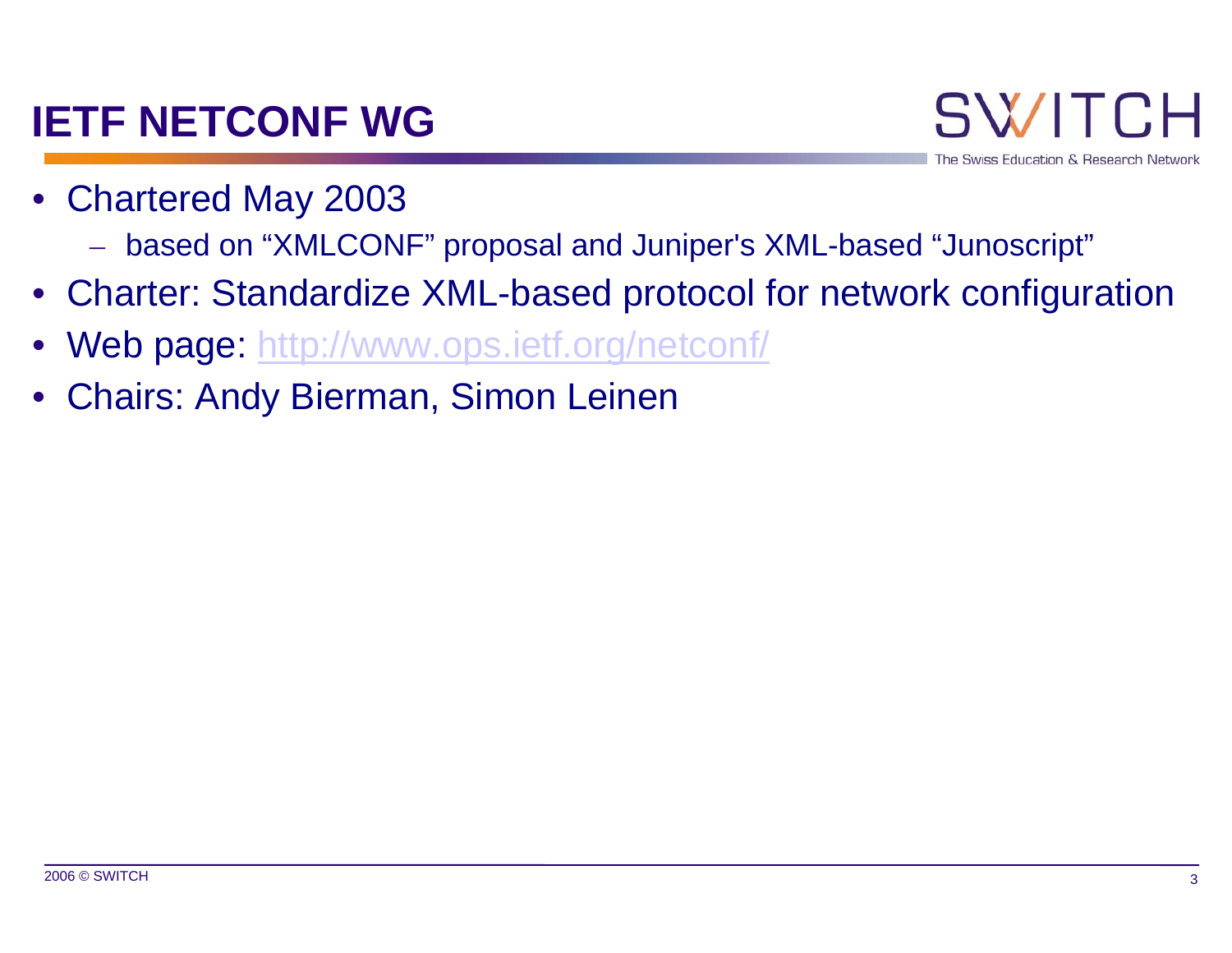Swiss Education & Research Network

Four documents with the RFC Editor:

- NETCONF Configuration Protocol
- NETCONF over SSH (TCP port 830) mandatory to implement
- $-$  NETCONF over BEEP (TCP port 831)
- $-$  NETCONF over SOAP (TCP ports 832/833 HTTP/BEEP)
- Finally escaped from "IANA action required" state last night...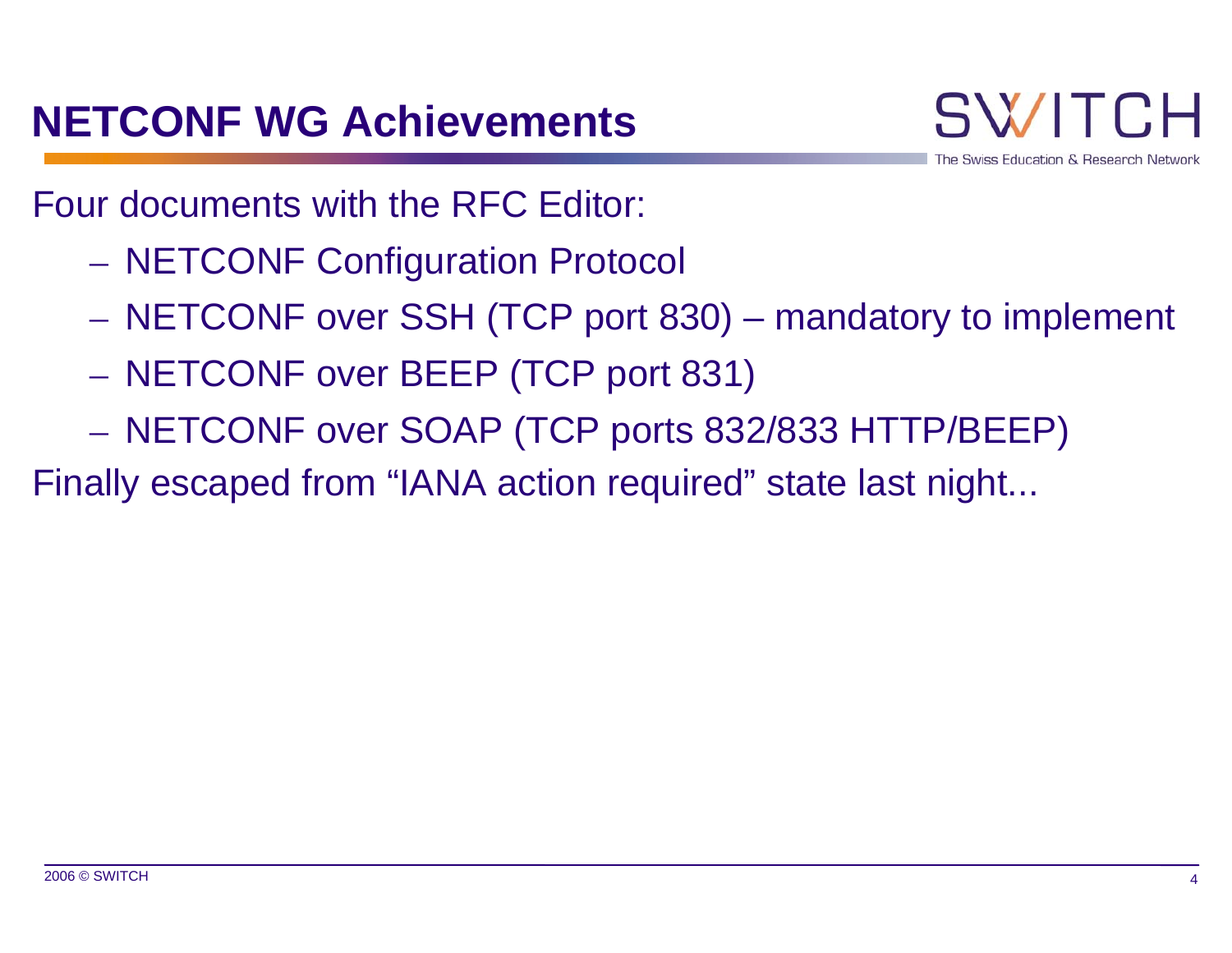#### **NETCONF Basics: RPC Model**



- • NETCONF uses its own RPC mechanism instead of XML-RPC or some other pre-existing RPC standard
	- Wanted the same RPC across all transports
	- $-$  Existing mechanisms did not provide the data types and error info that NETCONF needs
- Vendors can define their own RPC methods (using own namespaces)

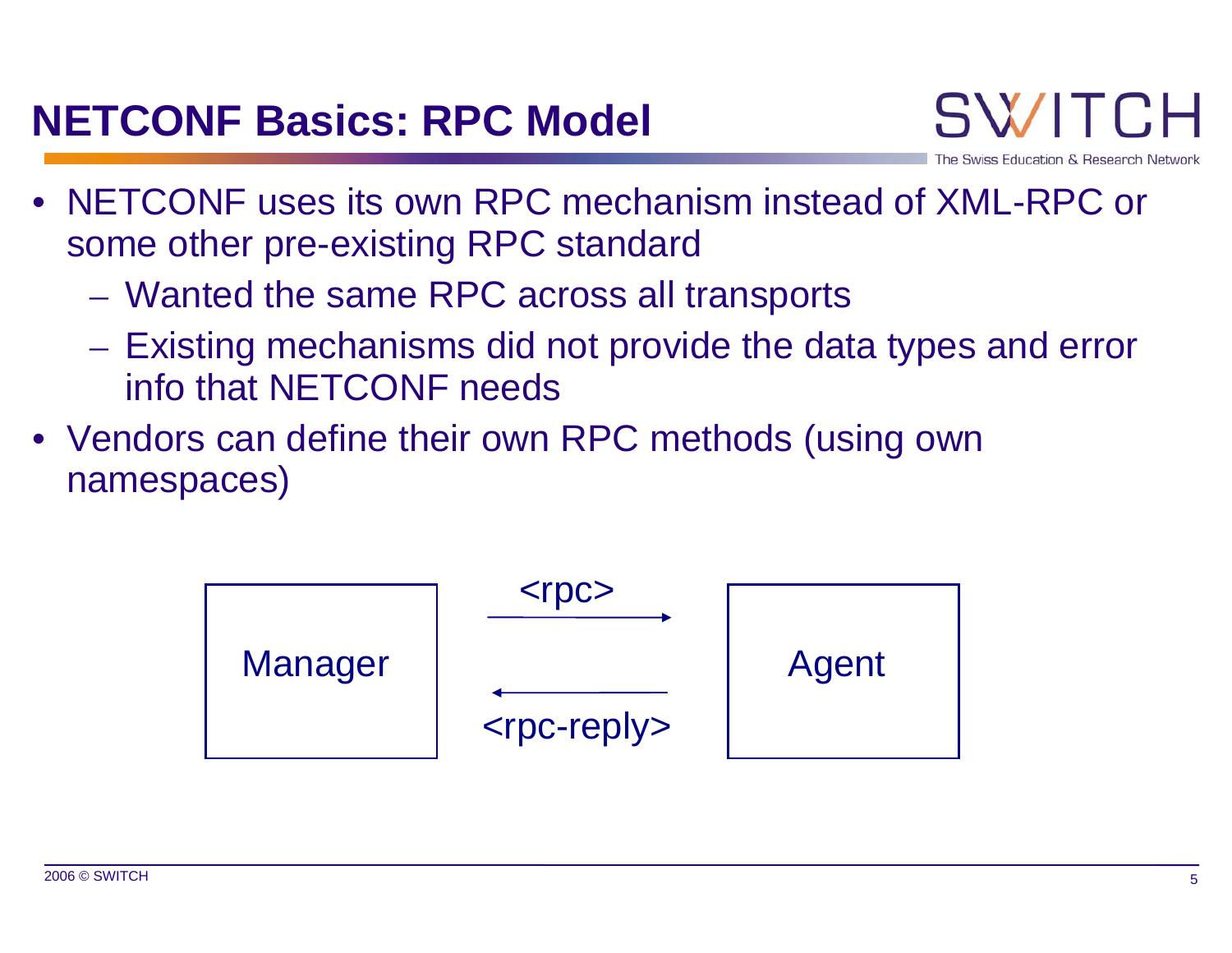#### **RPC Methods**

**SWITCH** he Swiss Education & Research Network

#### Standard RPC Message Format

• <rpc message-id="101" xmlns="urn:ietf:params:xml:ns:netconf:base:1.0"> <some-method>

<!-- method parameters here... -->

</some-method>

 $<$  $rpc$ 

#### Vendor RPC Message Format

• <rpc message-id="102" xmlns="urn:ietf:params:xml:ns:netconf:base:1.0"> <my-own-method xmlns="http://example.net/me/my-own/1.0"> <my-first-parameter>14</my-first-parameter> <another-parameter>fred</another-parameter> </my-own-method>

 $<$  $rpc$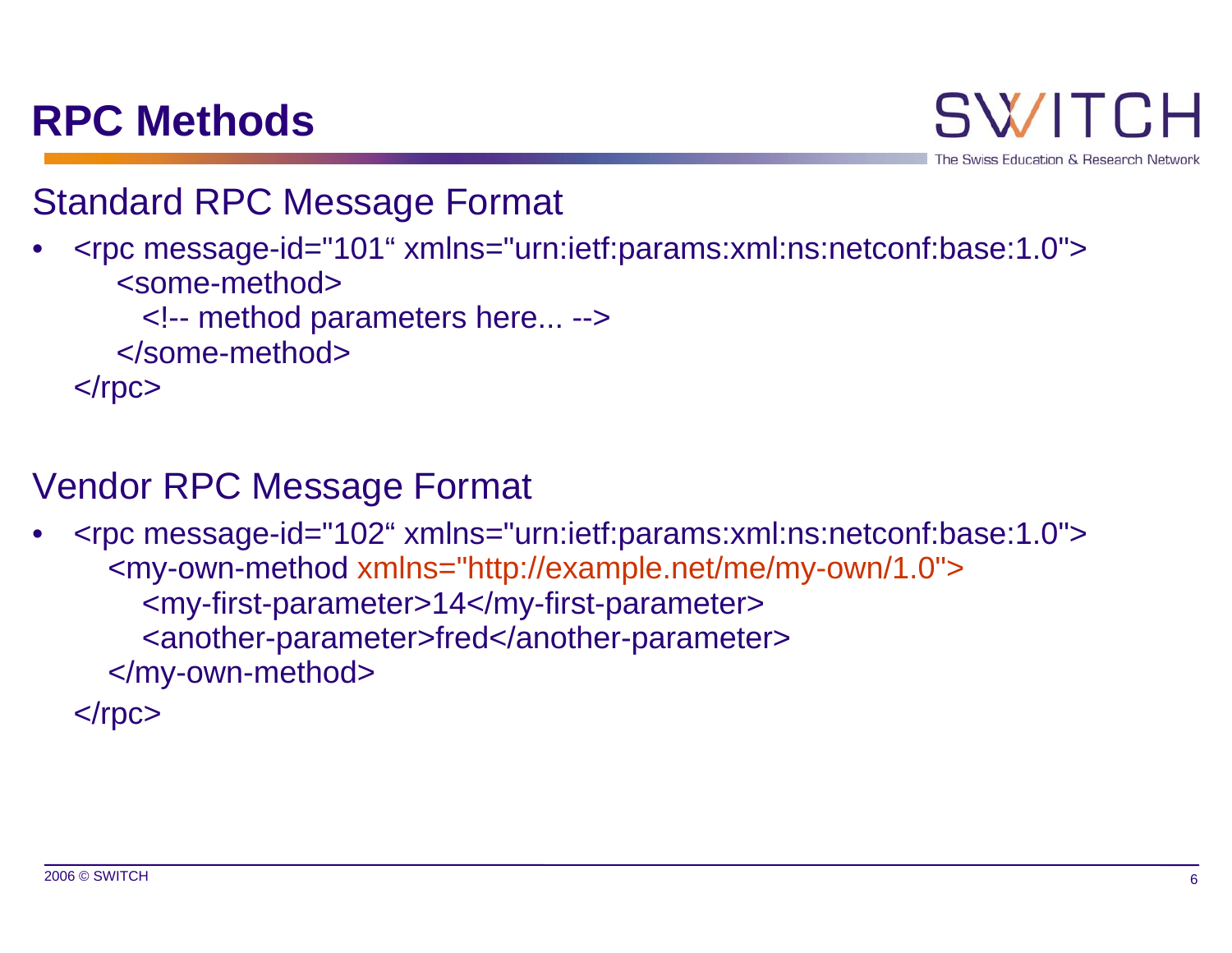wiss Education & Research Ne

<hello xmlns="urn:ietf:params:xml:ns:netconf:base:1.0"> <capabilities> <capability> urn:ietf:params:xml:ns:netconf:base:1.0 </capability> <capability> urn:ietf:params:xml:ns:netconf:capability:startup:1.0 </capability> <capability> http:/example.net/router/2.3/myfeature </capability> </capabilities> <session-id>1043</session-id></hello>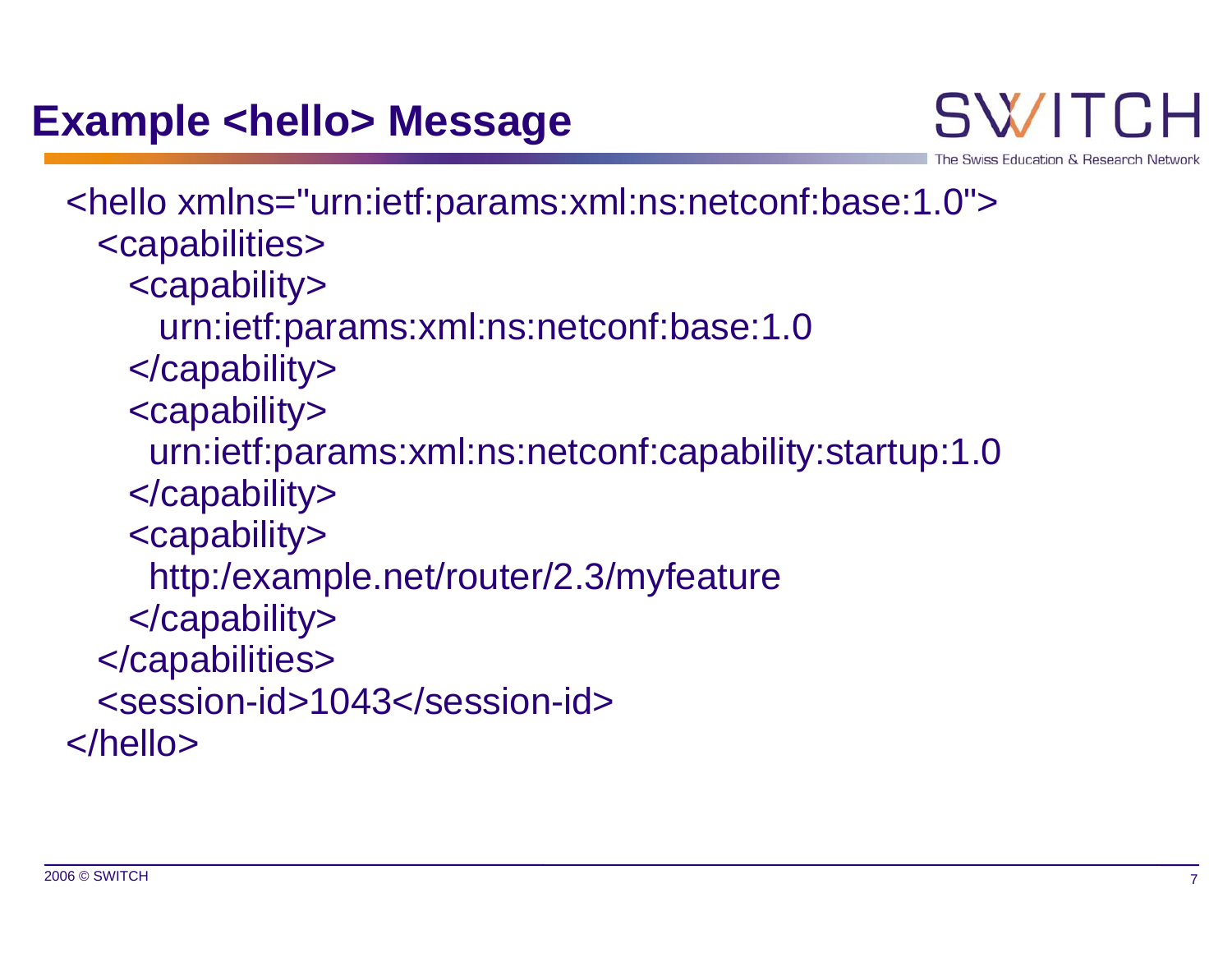

The Swiss Education & Research Network

| <b>Name</b>   | <b>Description</b>                       |
|---------------|------------------------------------------|
| get-config    | Retrieve some or all of a configuration  |
| edit-config   | Edit some or all of a configuration      |
| copy-config   | Copy contents of one config to another   |
| delete-config | Remove all contents of a config          |
| <b>lock</b>   | Start exclusive write access of a config |
| unlock        | Stop exclusive write access of a config  |
| get           | Retrieve config and/or state data        |
| close-session | Cause your session to close              |
| kill-session  | Force another session to close           |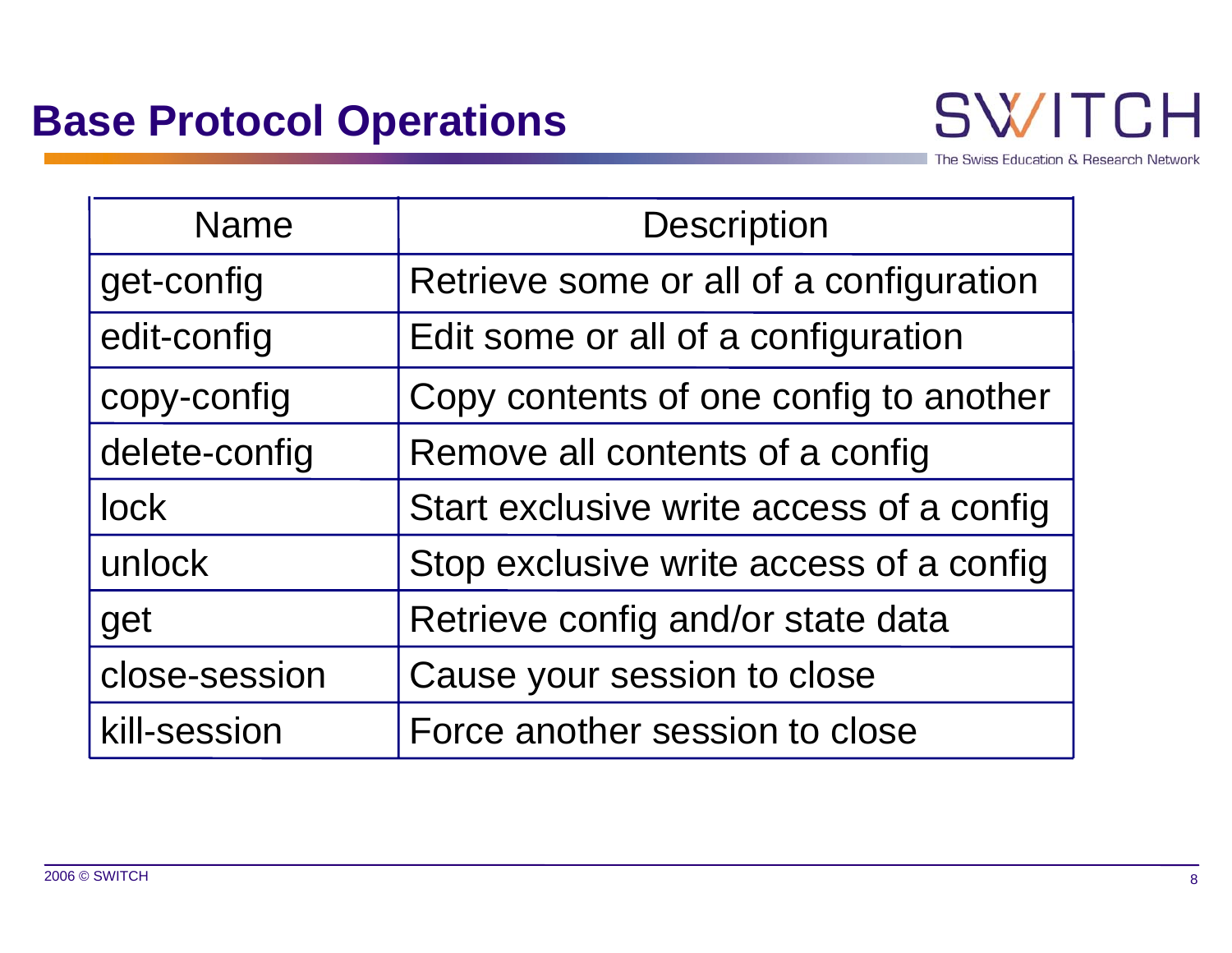

The Swiss Education & Research Network

| <b>Name</b>         | <b>Capability</b> | <b>Description</b>                                                                                |
|---------------------|-------------------|---------------------------------------------------------------------------------------------------|
| commit              | candidate         | Commit <candidate> to<br/><running> configuration</running></candidate>                           |
| discard-<br>changes | candidate         | Clear the <candidate><br/>configuration</candidate>                                               |
| validate            | validate          | Perform a syntax check and<br>optionally a referential integrity<br>check on the specified config |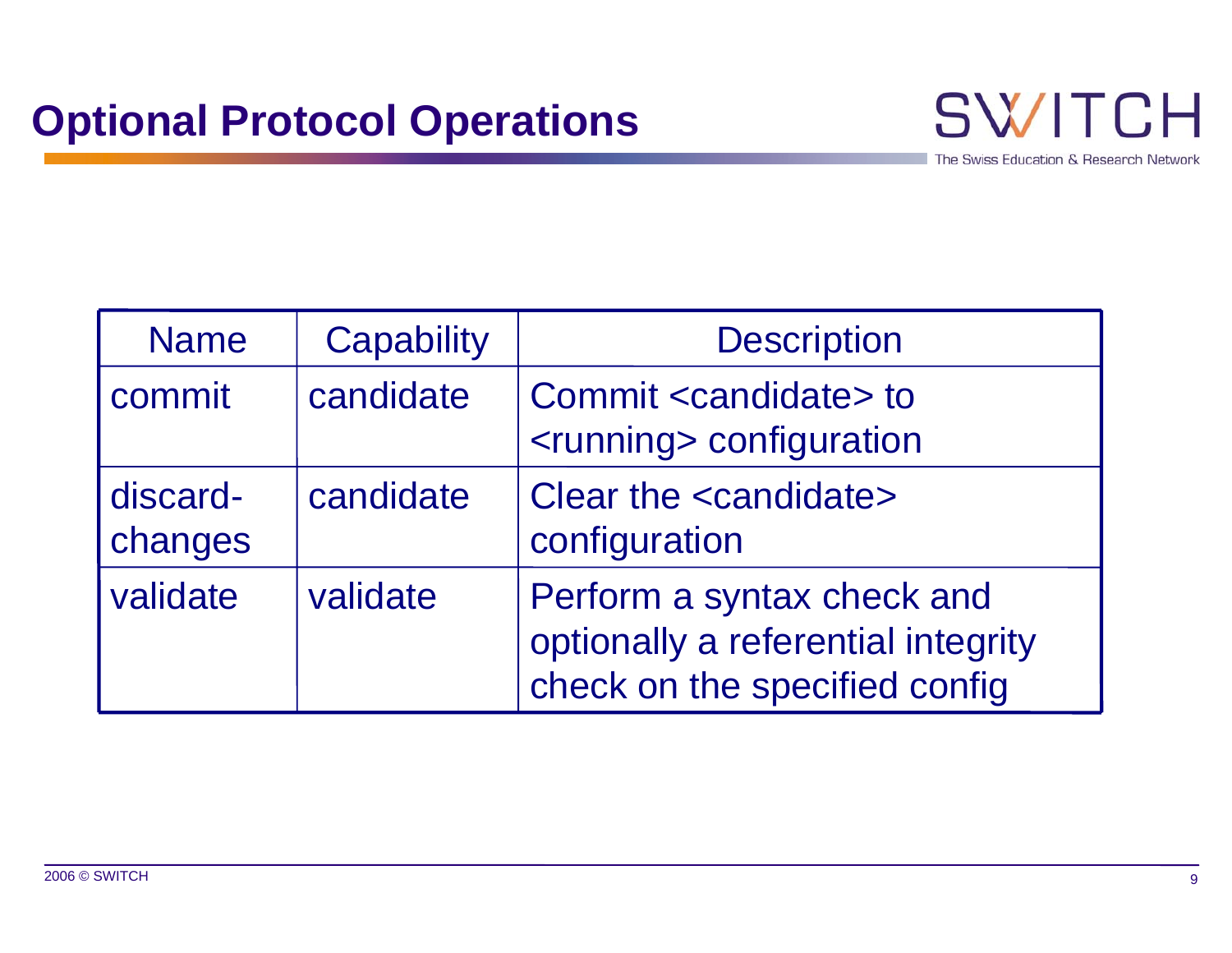# **Configuration Locking**

Swiss Education & Research Network

- NETCONF supports global locking
	- Exclusive access to an entire configuration datastore is granted to one user even if the user only has permission to alter some of the configuration data
- Partial locking is coming
	- This feature depends on how data is named (and other factors) and the WG could not agree in time so it was shelved
- Lock implementation in mandatory but lock use is optional
	- Provides some really interesting failure modes :-)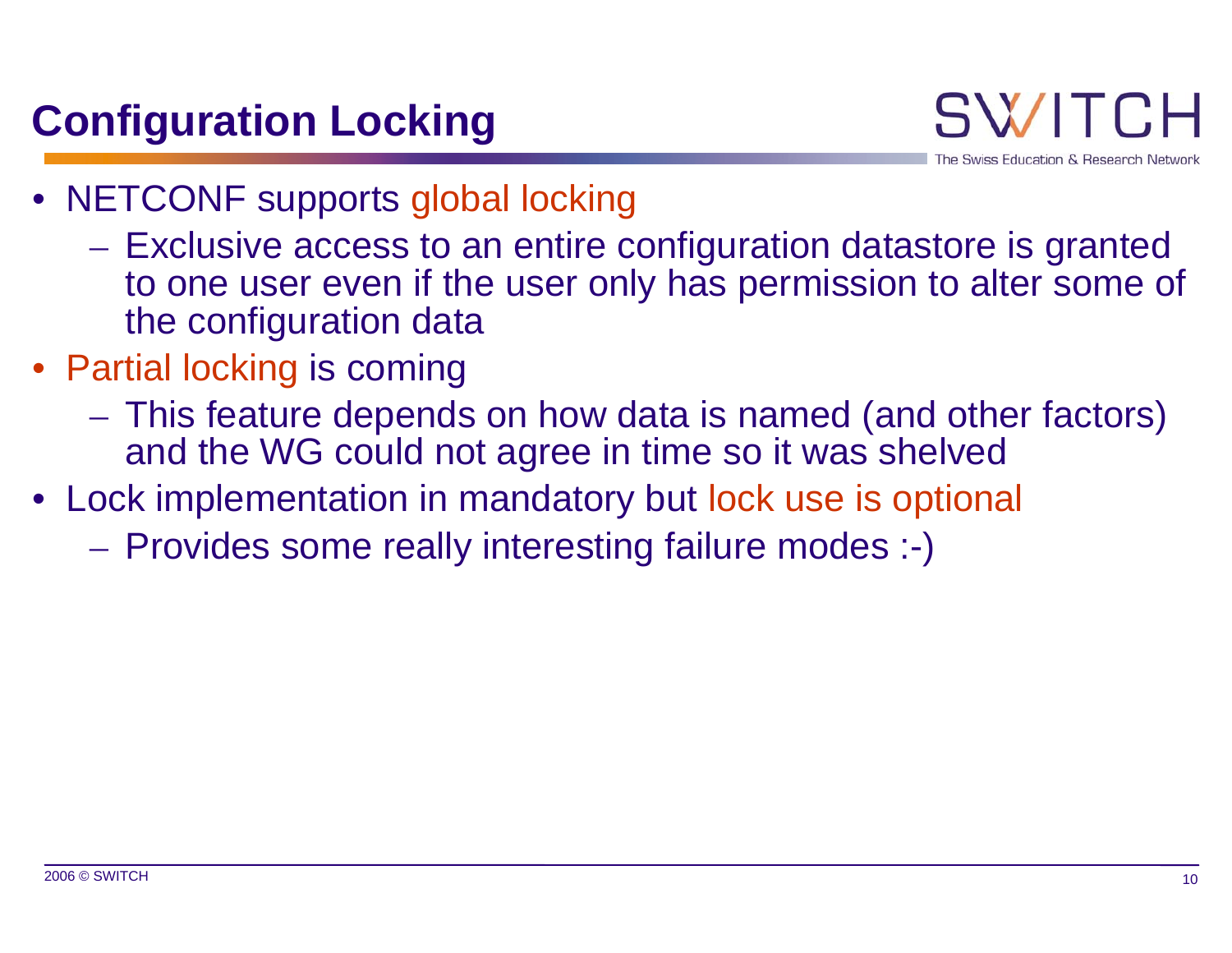#### **<edit-config>**



• 4 edit modes (create, merge, replace, delete)

| <b>Parameter</b>      | <b>Description</b>                                                                       |
|-----------------------|------------------------------------------------------------------------------------------|
| target                | Configuration datastore to edit                                                          |
| default-<br>operation | Default edit mode; Default (merge)<br>Values (merge, replace, none)                      |
| test-option           | Values (test-then-set, set); Default (set)                                               |
| error-option          | Values (stop-on-error, continue-on-error,<br>rollback-on-error); Default (stop-on-error) |
| config                | Portion of the configuration to edit                                                     |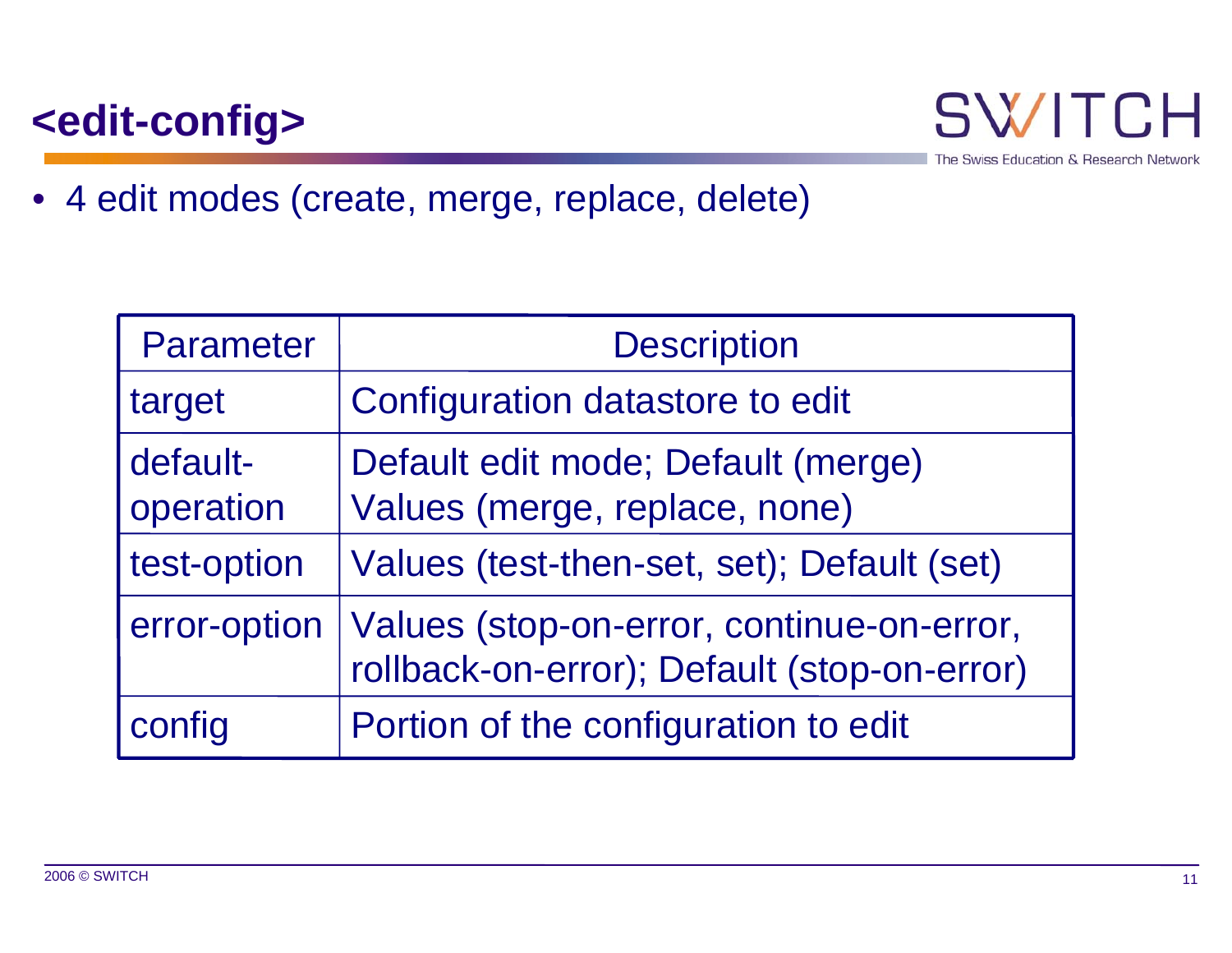## **<edit-config> Example**

<rpc message-id="101" xmlns="urn:ietf:params:xml:ns:netconf:base:1.0"> <edit-config> <target><running/></target> <config xmlns:xc="urn:ietf:params:xml:ns:netconf:base:1.0"> <top xmlns="http://example.com/schema/1.2/config"> <interface xc:operation="replace"> <name>Ethernet0/0</name> <mtu>1500</mtu><address> $<sub>max</sub> < 1.2.3.4 <$  $<sub>max</sub>$ </sub></sub> <prefix-length>24</prefix-length> </address> </interface> $\langle$ top $>$ </config> </edit-config>  $<$  $rpc$ 

**SWITCH** 

Swiss Education & Research Network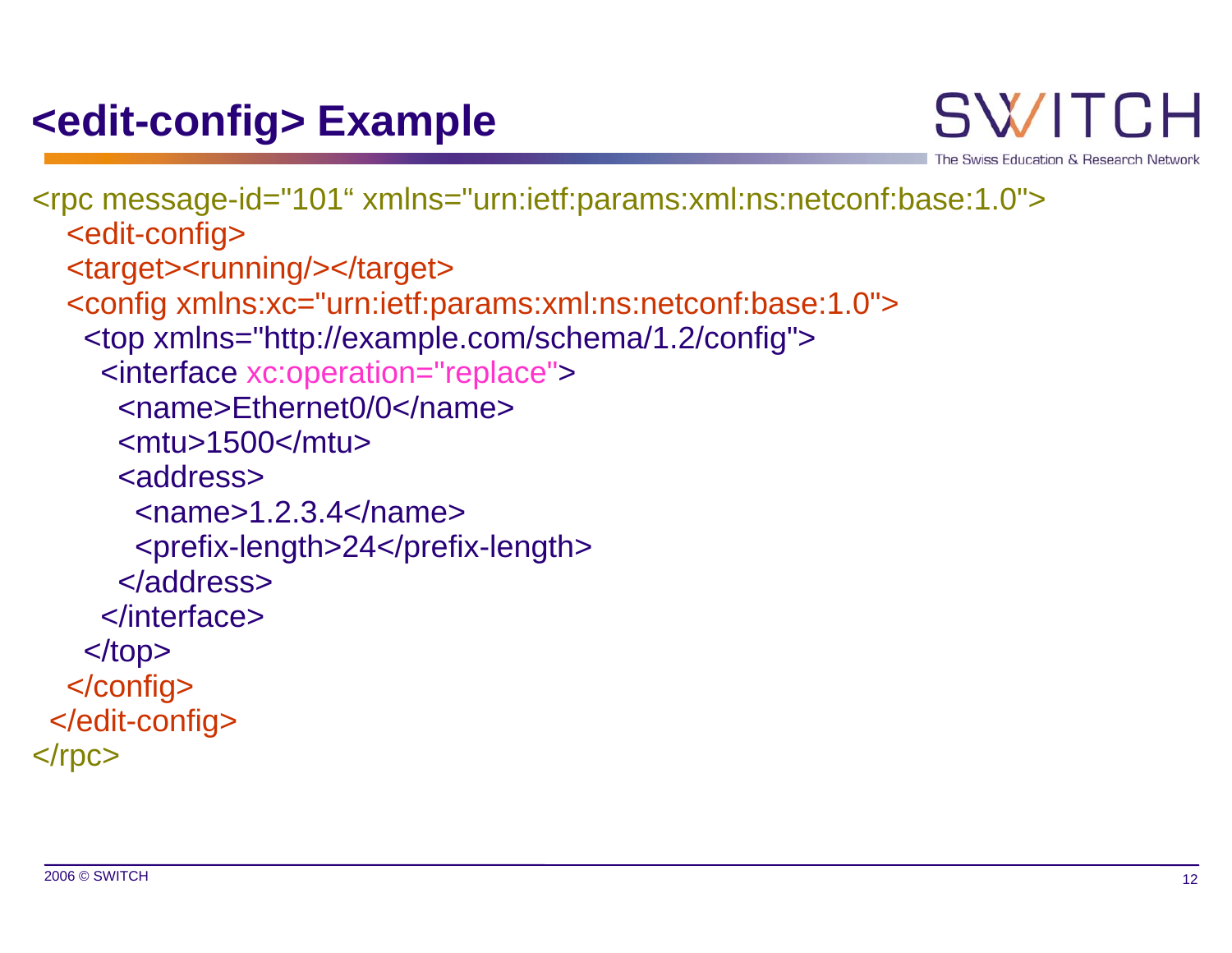## **Configuration Data**

**Swiss Education & Research Ne** 

- • Data is divided into 2 categories
	- – Configuration data is loosely defined as "the information needed by a device to achieve its desired running state" and it is saved across a device reboot
	- Status and statistical data is loosely defined as "everything else"
	- –This is done to make "diff" operations easier
- A Configuration Datastore is a conceptual collection of all the configuration data needed for a particular network device
	- $\mathcal{L}_{\mathcal{A}}$ - <candidate>, <running>, and <startup> are the standard configuration datastores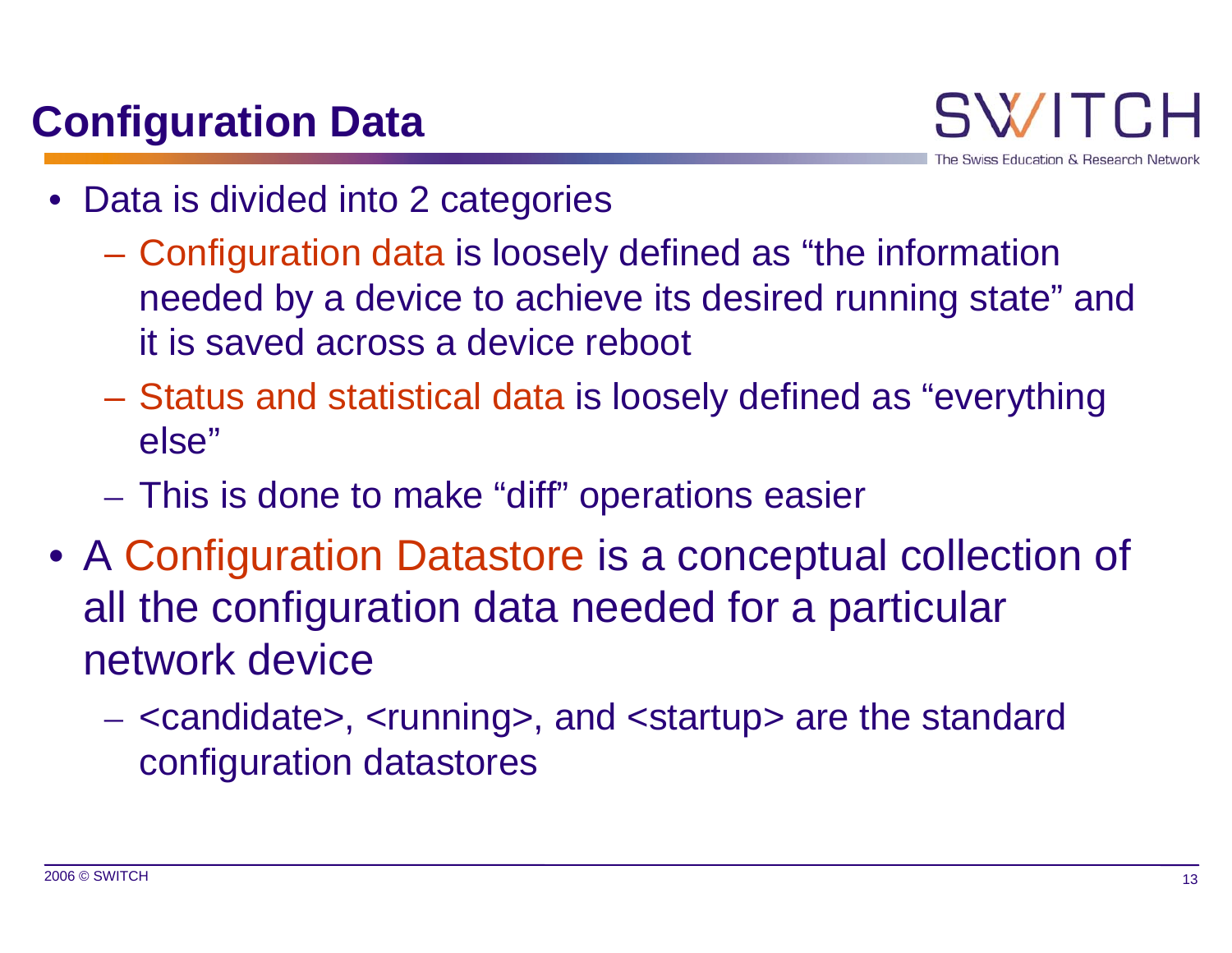#### – <candidate>

• A scratchpad configuration used to collect edits to be applied all at once with a <commit> operation

Support for this configuration is optional

–— <running>

The current operational configuration

All devices must support this configuration

#### –– <startup>

The configuration to be used upon the next reload

• Only devices that require the <running> configuration to be manually copied to non-volatile storage support this configuration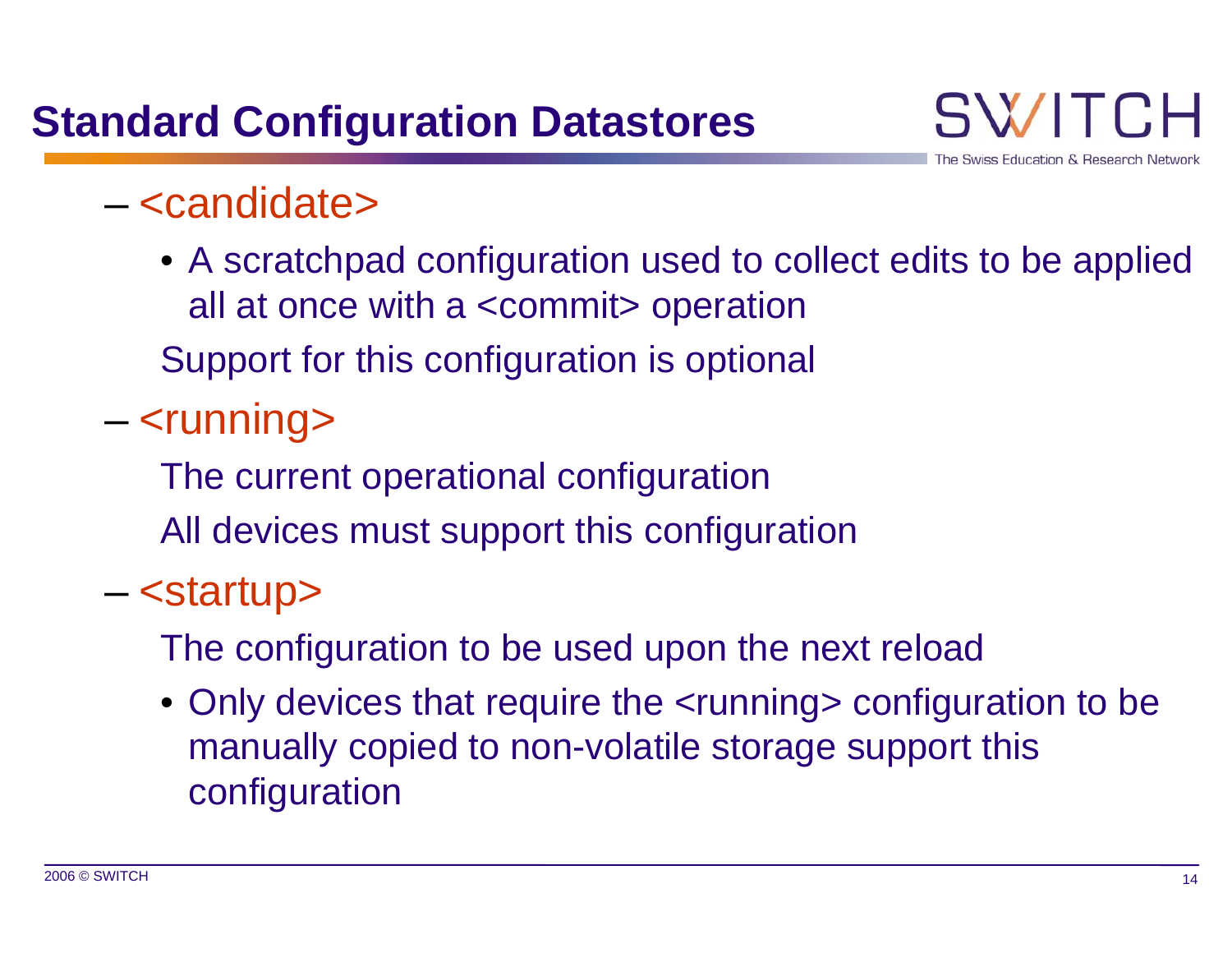#### **Named Configuration Datastores**

- – An optional feature allows a configuration datastore named by a Universal Resource Locater (URL) to be used in protocol operations
	- local: file://configs/my-config.xml
	- remote: https://config.example.com/device-X
- – The 'url' capability identifies which protocols the agent will allow in the URL syntax
- – Remote configuration editing is possible but not encouraged
- –Remote to remote file copy is not allowed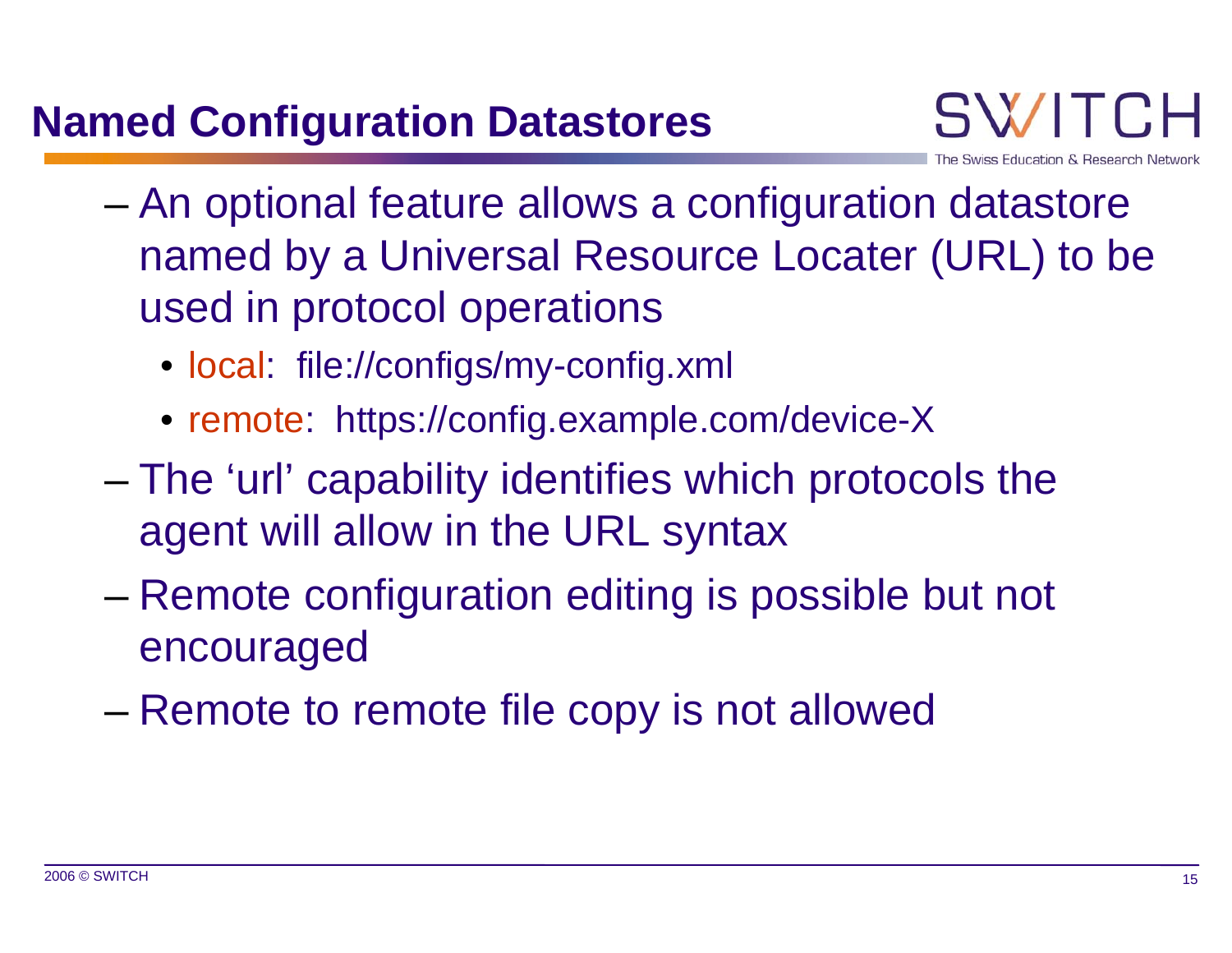#### **Summary**



- NETCONF provides a low-level programmatic interface to manipulate network device configurations
	- Designed by network element vendor engineers to work on all the major router platforms
- NETCONF is content-neutral and only requires data model content to be well-formed XML
	- High-level object or service oriented model-driven systems can be layered on top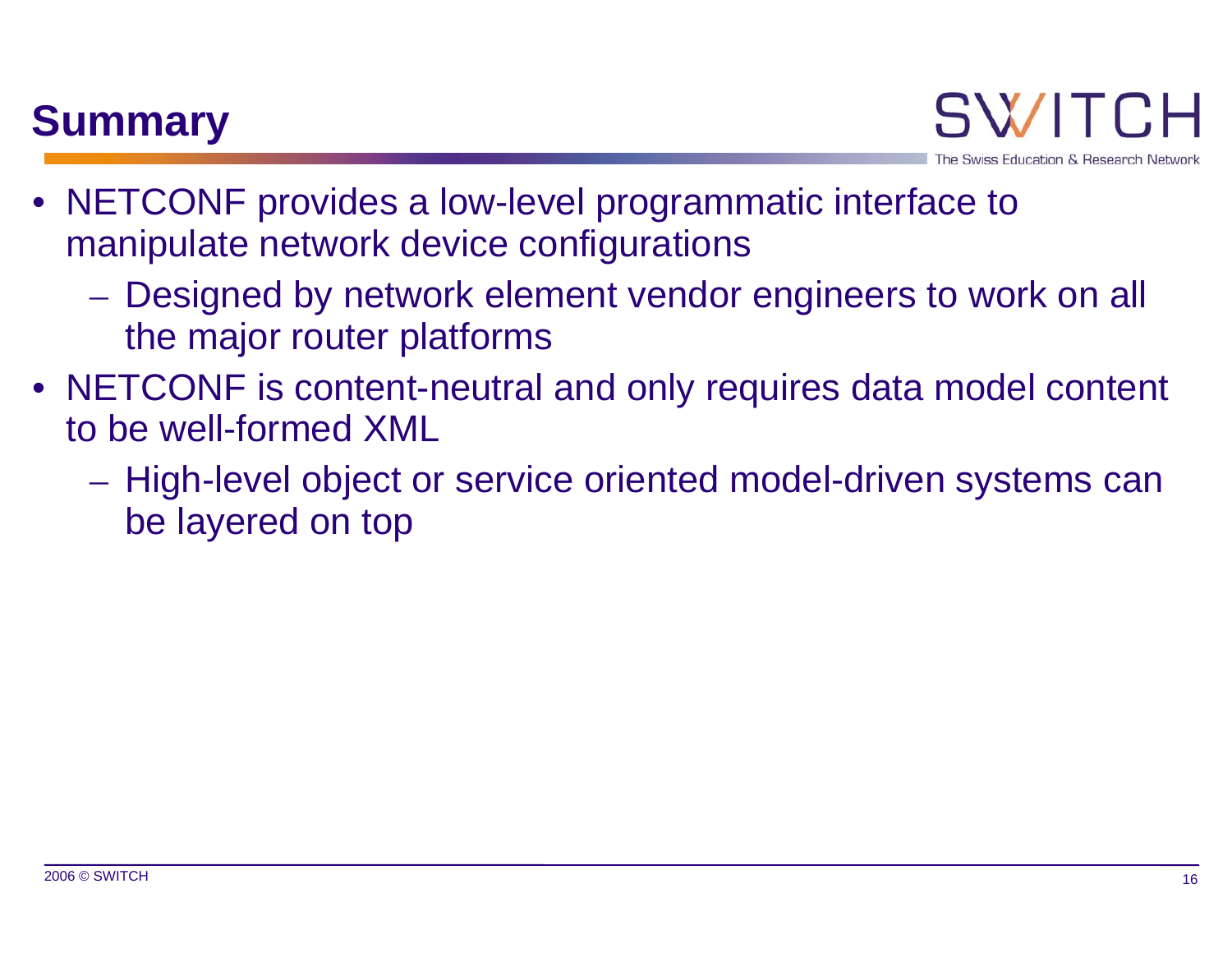- Notifications to notify manager of asynchronous events
	- $\mathcal{L}_{\mathcal{A}}$ Useful (not just) for configuration
	- $\mathcal{L}_{\mathcal{A}}$ Two competing proposals merged at July 2006 interim
	- $\mathcal{L}_{\mathcal{A}}$  *Subscriptions* based on *event streams* (similar to syslog facilities) and *filters*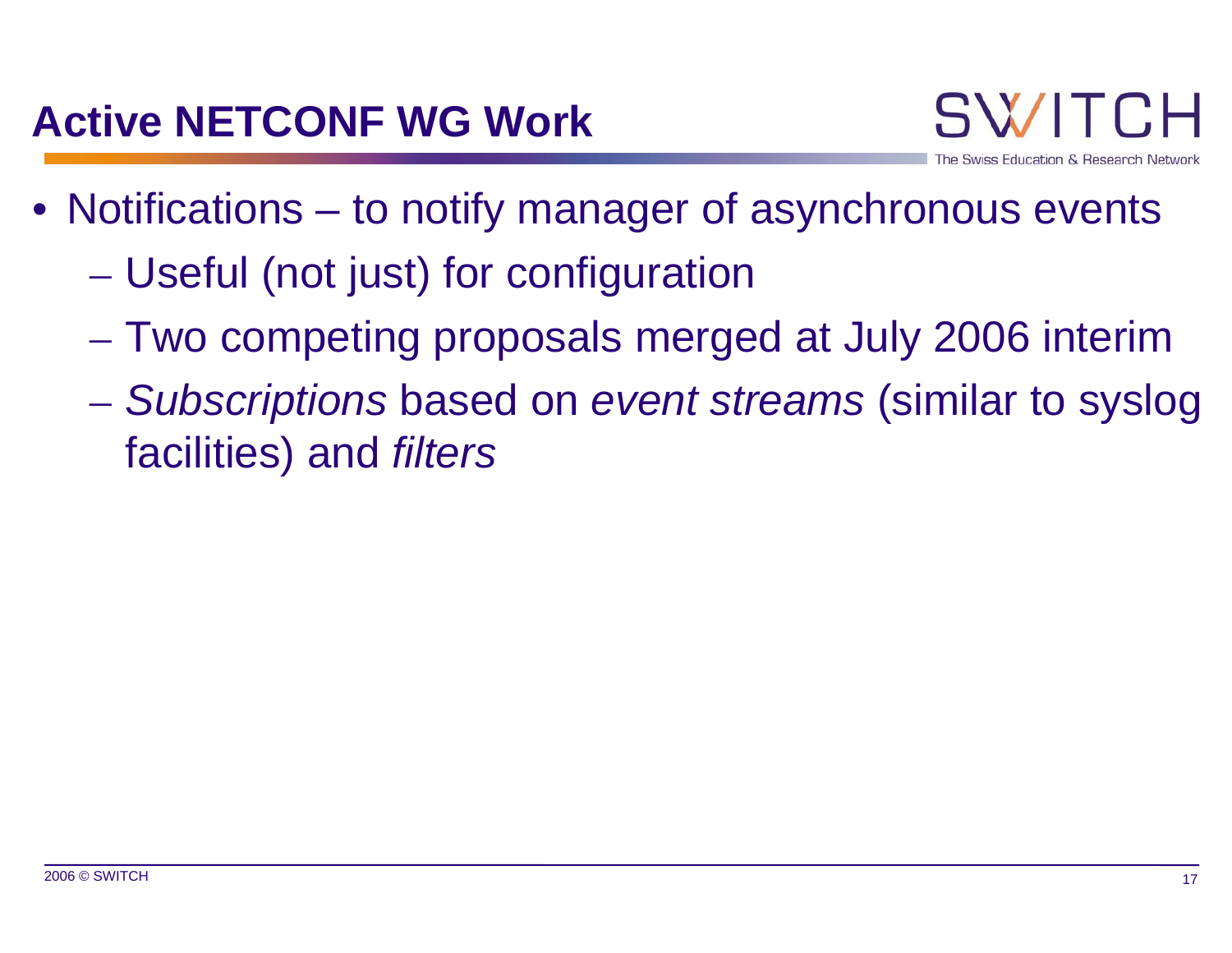- **Standard Access Control Mechanism (depends on data model)**
- **Granular locking (depends on data model)**
- **Data Modeling**
	- Standard data model for device (maybe "just" "router") configuration?
	- Start with common conventions for things we think we all understand (such as an IP address)?
	- Restrict ourselves to configuration, or try to grandfather e.g. SNMP MIBs...?
- Software image management